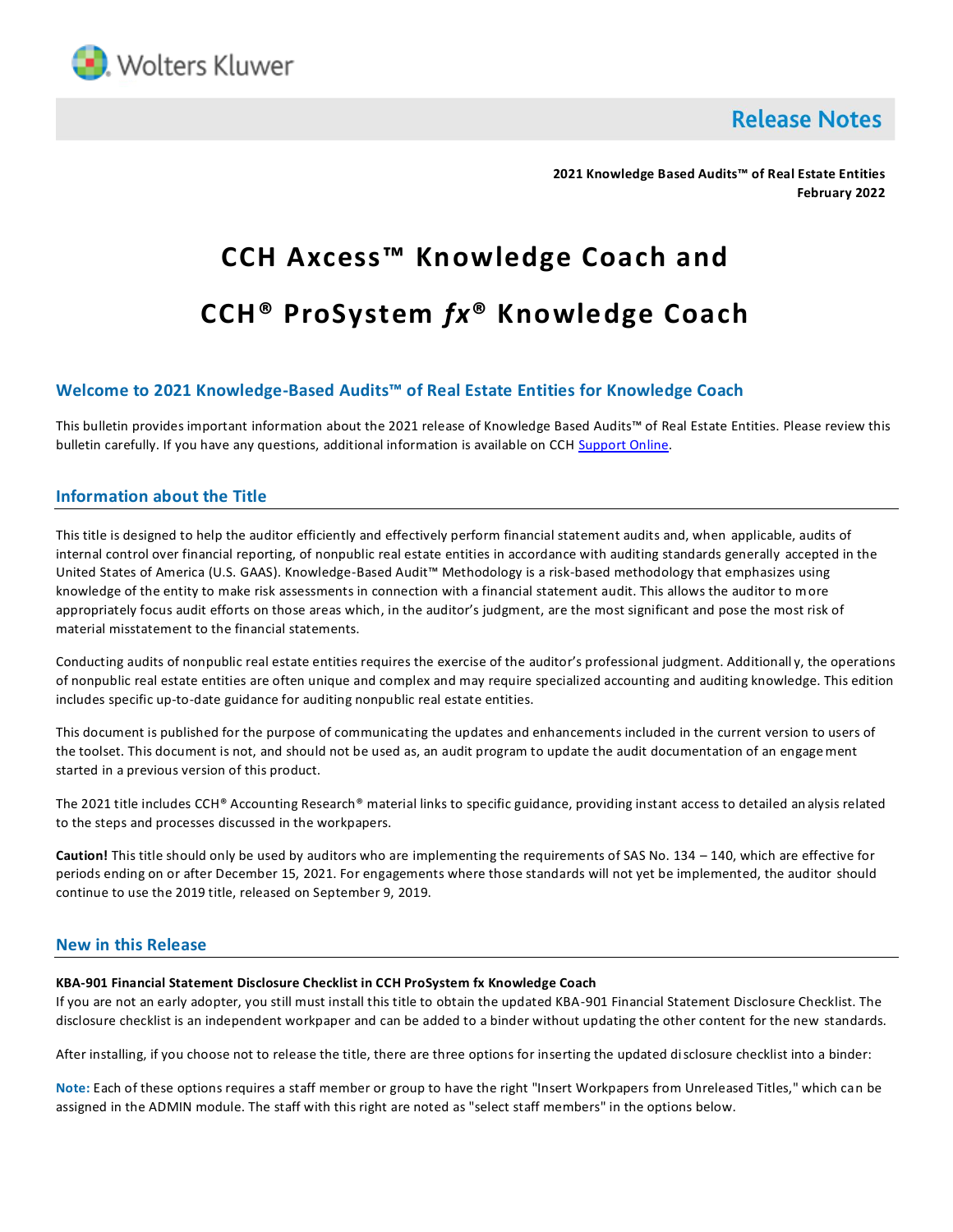- Select staff members can insert the updated checklist and delete the existing checklist from the binder. The new checklist will not include any of the prior responses. However, the user can refer to the checklist in the prior year binder and copy/paste any relevant information.
- Select staff members can use the Update Knowledge Coach Content feature to update to the 2021 checklist. To do this, first ch eck in all workpapers except KBA-901 Financial Statement Disclosures Checklists to avoid accidentally updating other workpapers. Then, right-click on KBA-901 in the binder and select Update Knowledge Coach Content > Update Selected Knowledge Coach Workpapers to update only the disclosure checklist to the 2021 version. This option retains responses from the prior year othe r than the tailoring questions (table of contents).

**Note:** If other forms are accidently updated, the changes cannot be undone.

• Select staff members can create a binder template with just the updated disclosure checklist. Then, other staff members can copy and paste the disclosure checklist from the template into the client engagement binders. The new checklist will not include a ny of the prior responses. However, the user can refer to the checklist in the prior year binder and copy/paste any relevant information.

#### **2021 Edition of Knowledge-Based Audits of Real Estate Entities**

This edition features numerous enhancements, including:

- Adding a new risk type option, "Other," in the risk pane for documenting risks that do not qualify as fraud or significant.
- Updating the "Debt Obligations" audit area to "Debt and Lease Obligations."
- Adding a new column, "Describe Any Compensated Control(s) that Limit the Severity of the Deficiency," in KBA-103 Evaluating and Communicating Internal Control Deficiencies. The auditor can now describe compensating controls related to deficiencies in KBA-103 instead of other workpapers. Also, there is no diagnostic on this column, as describing the compensating controls is not required.
- Removing columns in KBA-400 Scoping and Mapping of Significant Account Balances, Classes of Transactions, and Disclosures related to "Compensating Controls," as this is now documented in KBA-103.
- Rearranging columns in KBA-400 Table 1: Scoping and Mapping table for improved workflow.
- Removing columns in KBA-401 Understanding Entity-Level Controls and KBA-402 Understanding General Controls for Information Technology related to "Compensating Controls," as this is now documented in KBA-103.
- Removing columns in KBA-40X Understanding Activity-Level Controls series related to "Compensating Controls;" also, adding a new column, "Identify Any Complementary Control(s) Necessary to Meet the Control Objective," to improve workflow.
- Adding a new step, "Significant Accounting Estimates," to many audit programs.
- Adding many new Practice Points; see KCO-001 regarding SAS 142 and SAS 143.
- Enhancing instructions and procedures throughout the toolset to improve the workflow.

[Click here](https://d2iceilwdglxpz.cloudfront.net/KC/Overviews/2021%20Real%20Estate%20Entities%20Overview%20for%20Knowledge%20Coach.pdf) for the 2021 Audits of Real Estate Entities Title Overview for Knowledge Coach Users.

In addition, forms and practice aids throughout have been updated to include new examples and tips, and where applicable, to take into account new literature, standards, and developments, reflected in the following current audit and accounting guidance:

- AICPA Statement on Auditing Standards (SAS) No. 134, Auditor Reporting and Amendments, Including Amendments Addressing Disclosures in the Audit of Financial Statements
- SAS No. 135, Omnibus Statement on Auditing Standards 2019
- SAS No. 137, The Auditor's Responsibilities Relating to Other Information Included in Annual Reports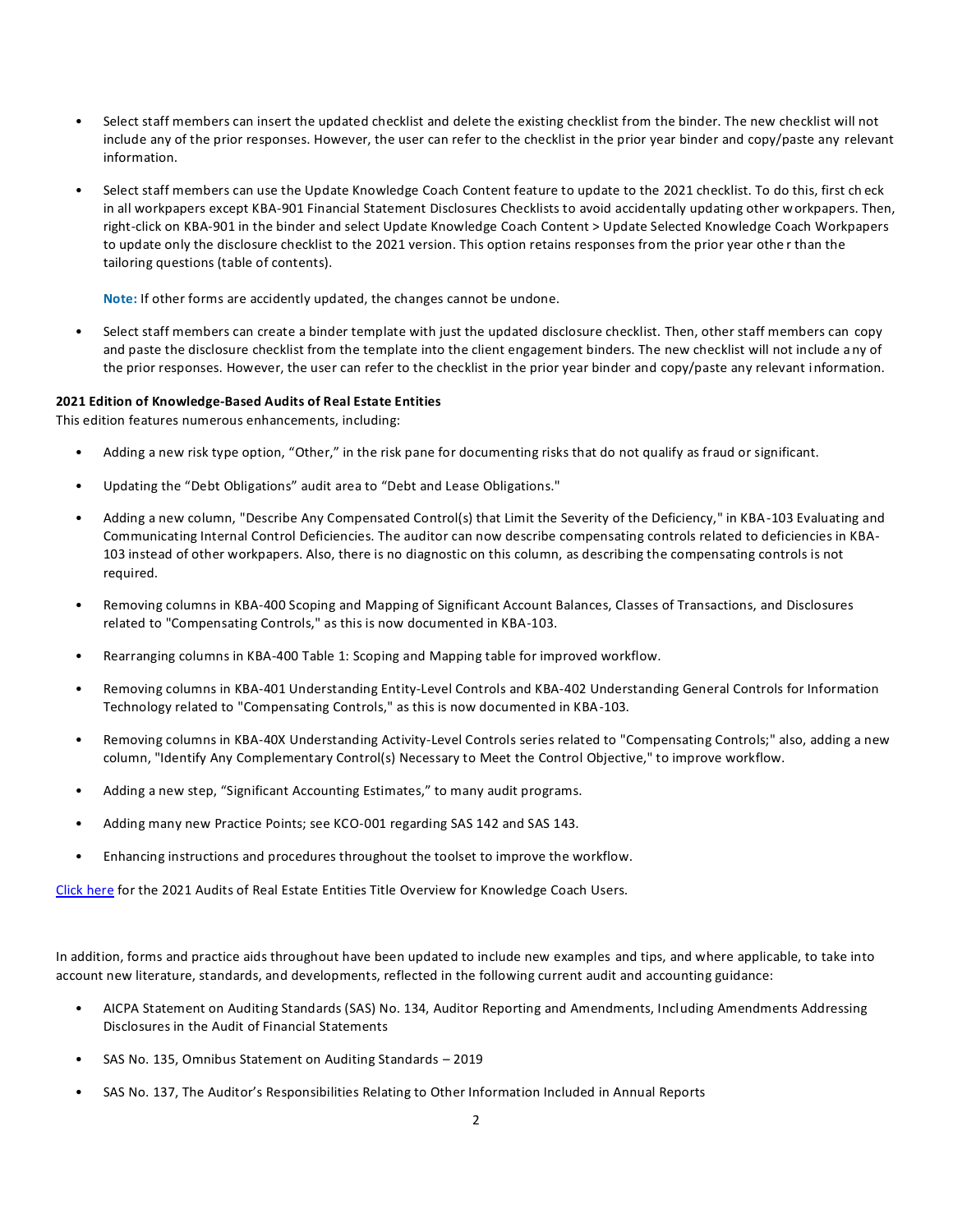- SAS No. 138, Amendments to the Description of the Concept of Materiality
- SAS No. 139, Amendments to AU-C Sections 800, 805, and 810 to Incorporate Auditor Reporting Changes From SAS No. 134
- SAS No. 140, Amendments to AU-C Sections 725, 730, 930, 935, and 940 to Incorporate Auditor Reporting Changes From SAS Nos. 134 and 137
- SAS No. 141, Amendment to the Effective Dates of SAS Nos. 134–140
- FASB Accounting Standards Codification through Accounting Standards Update No. 2021-04
- AICPA Ethics Interpretation, Information System Services (ET sec.1.295.145)

The following standards have not been fully incorporated but are discussed in practice alerts:

- SAS No. 142, Audit Evidence (effective for periods ending on or after December 15, 2022)
- SAS No. 143, Auditing Accounting Estimates and Related Disclosures (effective for periods ending on or after December 15, 2023)

# **CCH® ProSystem** *fx***® Engagement 2020 Compatibility**

This title can be installed on Engagement v2020 by first installing the Engagement v2020.2.4 Update. The latest update can be downloaded via CCH Software Delivery Manager. This update allows you to use the 2022 content without installing Engagement v2020 until your firm plans to update.

## **CCH Axcess Knowledge Coach Instructions and Information**

No installation is necessary. Once released, the title will be available for use after login. See the help topic Updating Industry Content to the [Latest Version](https://knowledgecoach.cchaxcess.com/Knowledge-Coach/Content/Engagements/Eng-Update-content.htm) for instructions about applying the updated title.

## **CCH ProSystem** *fx* **Knowledge Coach Instructions and Information**

### **Updating Your Title**

If you are updating from a previous version of this title, review **Help > Knowledge Coach Help Topics**, then select "Updating to the Latest Version of a Workpaper" from the Table of Contents.

### **Best Practices**

- Save changes to workpapers before closing the workpaper or the binder to ensure data is correctly updated.
- If Microsoft® Word crashes when using Knowledge Coach, before closing the binder, use the **Save Knowledge Coach Answers** option in the binder view under the Tools menu. This saves all data within tables.
- You can view other Knowledge Coach best practices on ou[r Website.](https://support.cch.com/kb/solution/000034942/sw34947)

### **License Requirements**

This title requires the Knowledge-Based Audits of Real Estate Entities license. Users who do not have a license for this title cannot use Knowledge Coach functionality in workpapers.

- For information on updating your licensing, see [How do I add or update CCH ProSystem](https://support.cch.com/kb/solution.aspx/sw3937) *fx* Engagement Licenses?
- For more information on assigning licenses, see [How do I assign Engagement licenses?](https://support.cch.com/kb/solution.aspx/sw3943)